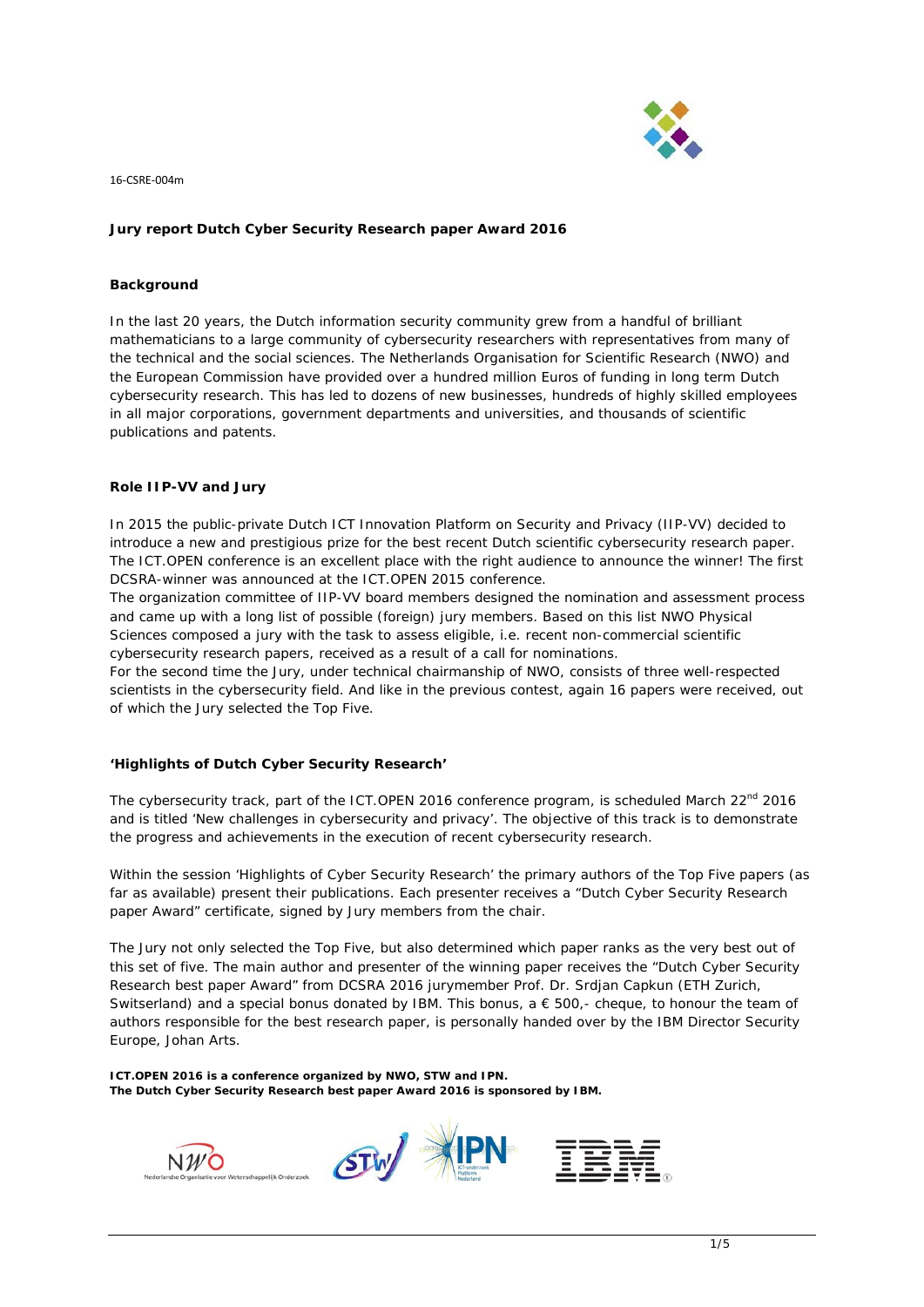

## **Top Five Paper Reports**

#### **Practical Context-Sensitive CFI** (paper 12)

*Victor van der Veen, Dennis Andriesse, Enes Gökta, Ben Gras, Lionel Sambuc, Asia Slowinska, Herbert Bos, Cristiano Giuffrida*

*Main Author: Victor van der Veen, Presenter: Dennis Andriesse, published at CCS 2015*

## **Motivation by Herbert Bos:**

The Practical Context-Sensitive CFI paper by Victor van der Veen added a whole new research direction toward stopping highly advanced attacks. More precisely, the paper adds a novel chapter to Control Flow Integrity (CFI)-one of the few remaining lines of defence against really advanced attacks (and perhaps the most promising chapter). What is especially important for this award: Victor did so by refuting an old and crucial assumption that underpinned all CFI work since 2005. The paper was published at CCS, often considered to be the #1 security conference. The seminal work on CFI is now over a decade old. The idea is simple: CFI wants to guarantee that every branch in the program can jump only to code that corresponds to what the programmer intended. In other words, the target of the branch has to follow the original control flow graph of the program. This prevents an attacker from changing the control flow of the program in such a way that it executes instructions of the attacker's choosing—frustrating almost all exploitation attempts. CFI is regarded as one of the strongest and most promising approaches to thwart state-of-the-art exploits. Since 2005, the number of follow-up papers that try to improve CFI is almost beyond counting. Even today, every top venue delivers new solutions. Typically, they strive to make CFI either faster and more practical, or more fine-grained and thus more secure. Unfortunately, most CFI solutions presented at one conference get bypassed with new attacks at the next. The reason is that while these solutions change the approach to CFI somewhat, they follow the original general idea: at every branch they check whether the target address is in the original control flow graph when considering each branch in isolation. This leads to schemes that are overly- permissive. For instance, if a method foo() takes a callback as an argument, we allow foo() to call any function that could (potentially) be provided as a callback argument. Likewise, if a printf() function is called from 50 locations in the program, it means that we allow a return from that function to jump to any of these 50 call sites. That is crazy! In reality we should only allow printf() to return to its actual caller and not all potential callers. Similarly, if foo() was called from a context where only callback C1 can be the argument, we should not allow C2, C3, C4, etc. In other words, we should not look at a branch in isolation, but also take into account the context. A simple analogy is a luggage belt in an airport. When offloading an airplane, the luggage handler can, in principle, target every possible belt. However, this would lead to unhappy travellers. In reality, the plane from New York should target only belt #5, and the plane from Kuala Lumpur only belt #17, and so on. In other words, when performing the check, we should take into account the context—where did it come from? Even the original CFI paper admitted that context sensitivity would be ideal, but dismissed it as impractical: it would be way too expensive to track and check the entire context all the time. Also, it would be too hard to implement. All CFI papers since have similarly disregarded the context. What the paper by Victor and his colleagues shows is that on modern processors it is possible and practical to take the context into account when making CFI decisions. By making use of the CPU's abilities to store a short trace, lightweight monitoring of the context is now possible. To wit: the approach has as little as 3% overhead on the SPEC benchmark! There are several other innovations in the paper (e.g., JIT static analysis), but I believe that the fact that, for the first time, we can add the context to CFI policies is a watershed. It will enable a wave of future papers with better and more efficient context sensitive analysis that raise the bar for attackers. It is my belief that Practical Context-Sensitive CFI represents a major qualitative step forward in a very important field.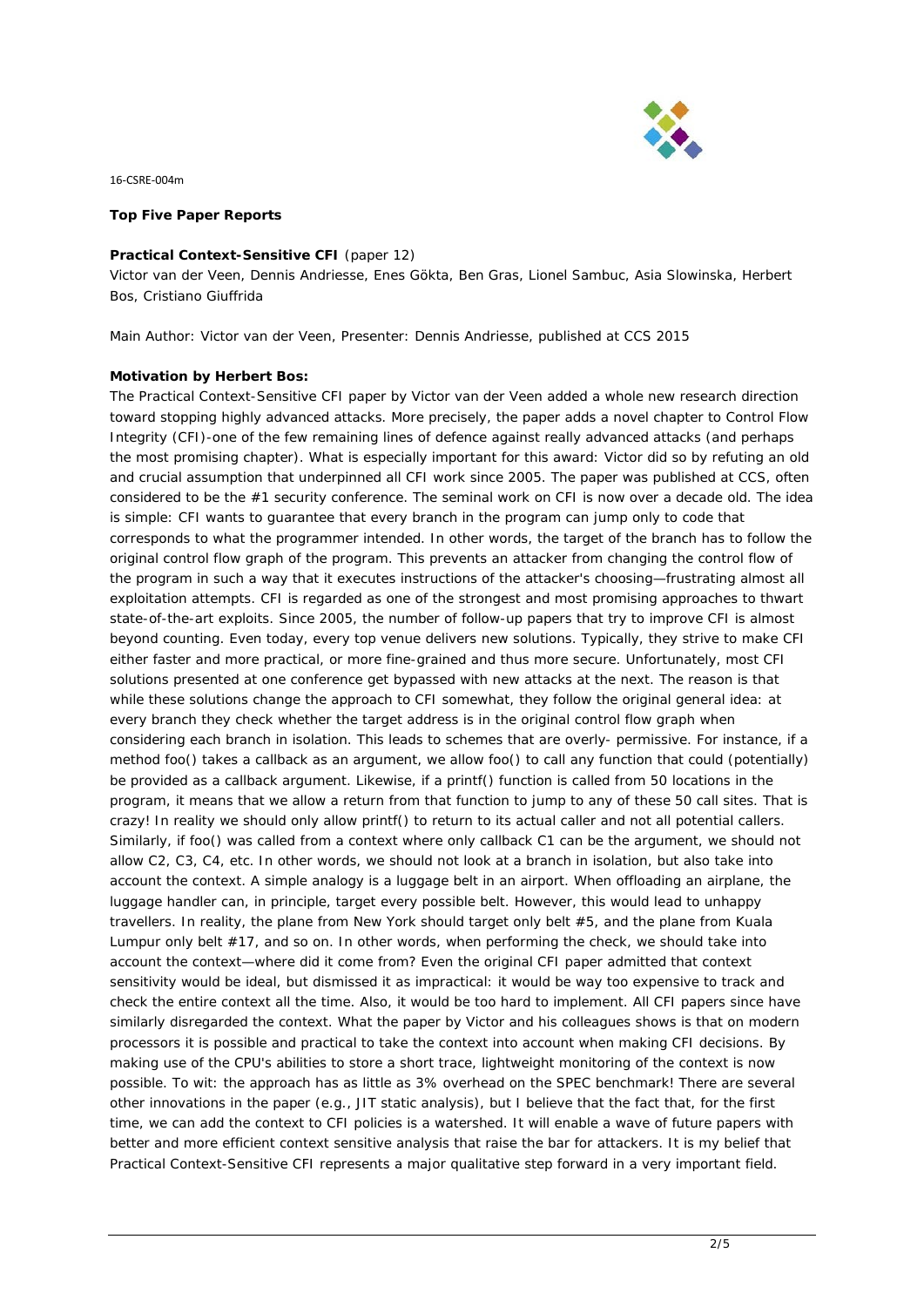

## **Jury's assessment:**

Control Flow Integrity is a very important technique in improving software security by preventing attackers to change the control flow of a computer program. The submitted paper is an enhancement to state-of-the-art CFI and runtime attacks, which is a very relevant topic. It shows how limitations of current approaches can be overcome by taking the context into account. The researchers have chosen a solid methodology with extensive validation. This is done by focusing on checking software paths to sensitive program states. The only weakness is that applying this in practice may require some specific expertise. In short: a very good technical paper about research executed in collaboration with a company that is doing very promising work.

## **Post-Mortem of a Zombie: Conficker Cleanup After Six Years** (paper 07)

*Hadi Asghari, Michael Ciere, and Michel J.G. van Eeten*

*Main Author: Hadi Asghari, Presenter: Michael Ciere, published at the 24th USENIX Security Symposium*

# **Motivation by Michel van Eeten:**

Much work on botnet mitigation is on short term effects of takedown efforts. But mitigation is a long haul effort that has been understudied. This interdisciplinary paper undertakes the painstaking and innovative work to transform noisy sinkhole data into a statistically trustworthy set of parameters amenable to social science models. They allow us to better understand the fight against botnets over the long haul.

## **Jury's assessment:**

Conficker was first detected in 2008, and is one of the most widespread botnets that infects machines running Windows OS. It has been six years since the botnet was sinkholed in a national cleanup of infected end user machines. The paper describes an excellent and detailed longitudinal statistical analysis of a large dataset obtained through the sinkhole of the Conficker worm, with some conclusions that are useful for a broader audience as well. This required an extensive amount of work. The governance, how ISP's can mitigate botnets, was studied. Unfortunately the central research question "Do national initiatives help in controlling a botnet" cannot be completely answered from the data, since apparently ISP's have not given eradicating Conficker a high priority. Overall a great paper to read with lots of data.

# **Ciphertext-only Cryptanalysis on Hardened Mifare Classic Cards** (paper 09)

*Carlo Meijer, Roel Verdult*

*Main Author and Presenter: Carlo Meijer, published at CCS 2015*

# **Motivation by Lejla Batina**

The breaking of the Mifare Classic chipcard in 2008 by Nijmegen's Digital Security group made headlines worldwide, and acted as a wake-up call for the security industry. Roel Verdult has been a leading researcher in this work. As a result, many organisations decided to abandon the Mifare chip altogether, and migrate to a chip with a higher protection level. But also, under pressure of organisations that could not migrate so easily, the Mifare implementation was tweaked and improved as much as possible within the standard. This worked for instance for Translink Systems, the organisation that operates the OVchipcard in the Netherlands. Because of these tweaks the OV-chip fraud levels have been almost zero. Several researchers in Nijmegen have been involved in these improvements. Within this improvement team it was known that one particular vulnerability of the Mifare chip was inherent, and unfixable. This involved a problem that lies deep in the standard, but is difficult to exploit. During the improvement (`tweak') phase, it was treated as an accepted-risk. The current paper shows how to exploit this remaining, non-trivial vulnerability. It is the definitive death-blow to the Mifare chip. The paper is written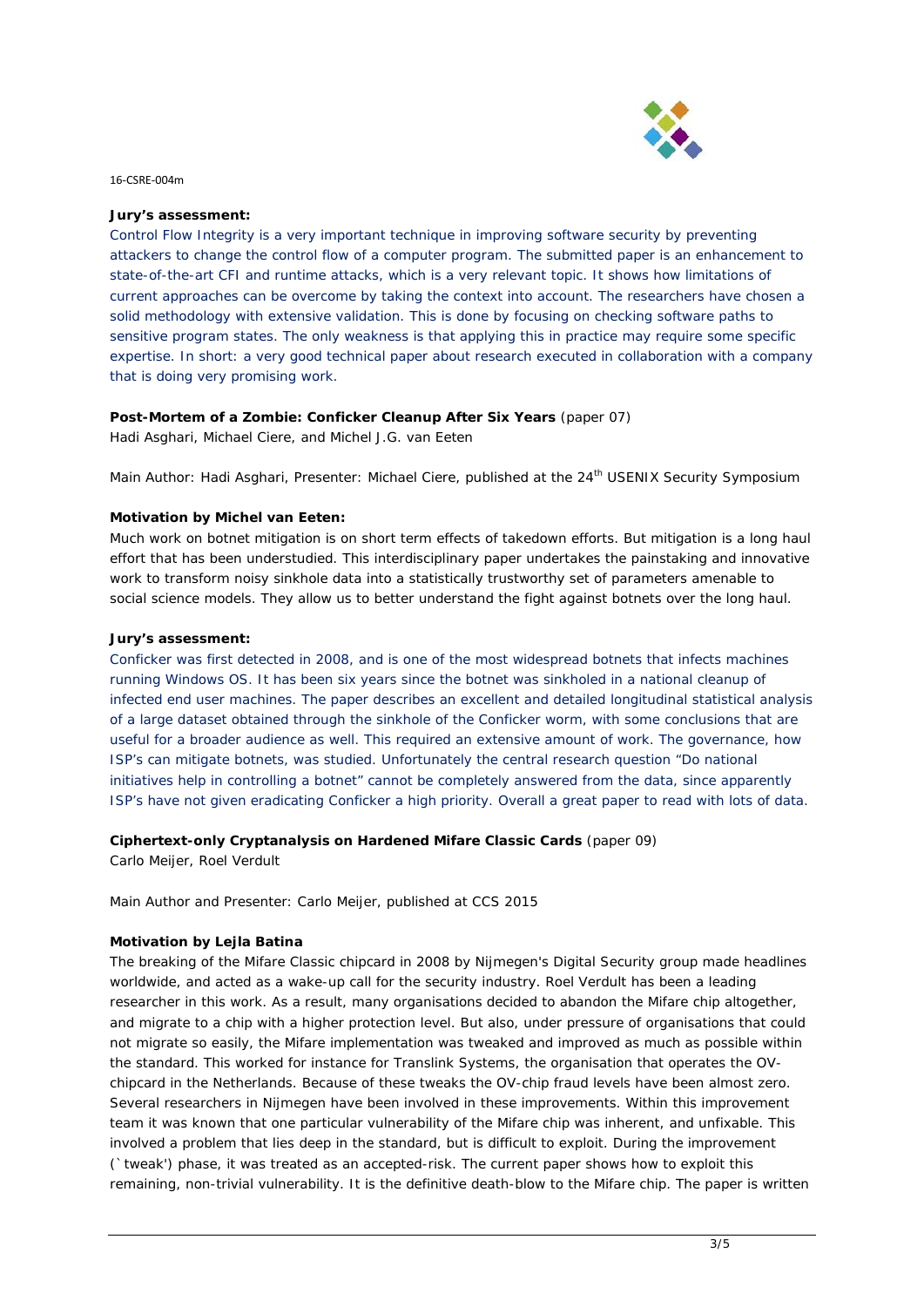

by Roel Verdult, together with Carlo Meijer, at the time a Kerckhoffs master student in Eindhoven (but now a PhD student in Nijmegen). This work is part of his master thesis. This is a perfect show-case of how responsible disclosure can work very well.

# **Jury's assessment:**

This paper was presented at a top conference and disproves the industry claim that the Mifare Classic contactless smartcard offers adequate security. Many attacks on Mifare Classic were already known; however they require access to the card reader or eavesdropping card - reader communication. The paper describes a card-only attack with consumer grade hardware that only requires a few minutes of wireless interaction with the card, in an environment without risk of camera detection. It is a very significant, valuable study. The technical execution is solid with a detailed analysis. Radboud University is known for their earlier discovery of weaknesses in the Mifare Classic card. There is no doubt that this paper had important impact on the Dutch industry (NXP). If this paper has the consequence that Mifare Classic is finally taken out of service after a responsible disclosure, this is a positive result. But Mifare Classic for several reasons should have been taken out of service already many years ago.

# **A measurement study of DNSSEC misconfigurations** (paper 16)

*Niels L. M. van Adrichem, Norbert Blenn, Antonio Reyes Lúa, Xin Wang, Muhammad Wasif, Ficky Fatturrahman and Fernando A. Kuipers*

*Main Author and Presenter: Niels L. M. van Adrichem, published in Security Informatics*

# **Motivation by Jan van den Berg**

This journal paper is an extended version of a conference publication that received a nomination for the best paper award, namely in the IEEE Joint Intelligence and Security Conference 2014 (IEEE ISI & EISIC). In the paper, the deployment of DNSSEC, an extension that aims to secure one of the most important technologies in the Internet, the DNS system, that offers protection against spoofing of DNS data by providing origin authentication, ensuring data integrity and authentication of non-existence by using public-key cryptography, is measured. The most innovative parts, are lying in the massive measurement and analysis of DNSSEC misconfigurations, which are categorized and explained for their possible causes. Additionally, the effects of misconfigurations on the reachability of a zone's network are evaluated where results show that out of the 4% of domains that show misconfigurations, almost 75% were unreachable from a DNSSEC-aware resolver. This illustrates that although the authorities of a domain may think their DNS is secured, it is in fact not. Worse still, misconfigured domains are at risk of being unreachable from the clients who care about and implement DNSSEC verification, while the publisher may remain unaware of the error and its consequences.

## **Jury's assessment:**

Domain Name System Security Extensions (DNSSEC) offer protection against illegitimately falsifying data stored in DNS. The submitted paper describes an experimental study that analyzes failures of DNSSEC in practice, like demonstrating the effect of misconfigurations, for instance resulting in internet users unable to reach an online service. It is very insightful to study these issues. The paper also identifies some new failure modes. The methodology is solid and the results are helpful. The paper lacks a discussion of tools and/or methods to solve the problems identified.